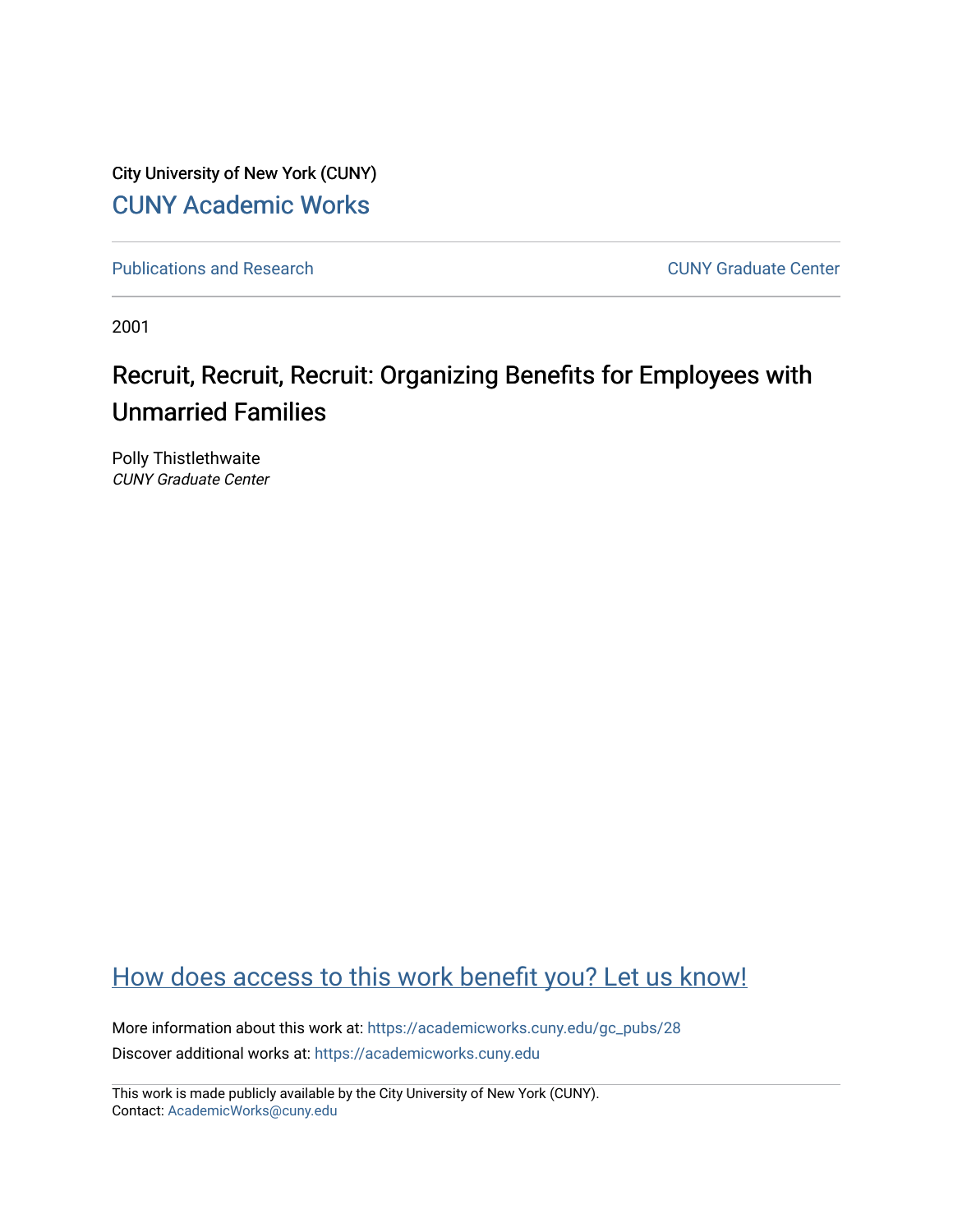## Recruit, Recruit, Recruit: Organizing Benefits for Employees with Unmarried Families

Polly Thistlethwaite

I heard my girlfriend's knee pop as she stepped out the door this morning. The sound of her ligaments moving in a way they should not is dreadful enough, but it is all the more frightening in this household because she has no health insurance right now. Luckily, her knee popping sounded worse than it turned out to be. This time. We put ice on it, packed ibuprofen for later, and counted the days until her private medical insurance kicked in.

### **WHAT'S THE ISSUE?**

 

If we were a married heterosexual couple, I could offer my Beloved terrific medical benefits through my job in the library at Colorado State University (CSU). Colorado is one of eleven states (plus the District of Columbia) recognizing common law marriage. Heterosexual couples can march into the CSU Human Resources Office anytime to sign an Affidavit of Common Law marriage immediately after which the staff smile pleasantly and offer them insurance forms to fill out. The CSU employee in that couple then receives tax-free compensation to cover "employee plus one" or "family" benefits if there are children involved. One month later, both parties in that hetero dyad plus either of their off- spring are covered by CSU's generous medical and dental benefits. I can get my significant other a library card, because CSU's library "microenvironment" welcomes the partners and families of unmarried employees. But I am denied compensation from my university employer to cover the substantial and increasing costs of my family's medical benefits. The failure of academic employers to extend medical benefits to the domestic partners and families of unmarried employees constitutes disparate and unequal compensation. It is blatant, unapologetic financial discrimination.

Title inspired by the popular 1990s Lesbian Avengers chant: "Ten percent is not enoughrecruit, recruit, recruit!" Alfred Kinsey's 1948 estimate that 10 percent of the male population is more or less exclusively homosexual stands as a classic reference in queer politicking.

<sup>&</sup>quot;Recruit, Recruit, Recruit: Organizing Benefits for Employees with Unmarried Families." Thistlethwaite, Polly. Co-published simultaneously in *Journal of Library Administration*, Vol. 33, No. 1/2, 2001, pp. 31-44; and: *Diversity Now: People, Collections, and Services in Academic Libraries* (ed: Teresa Y. Neely, and Kuang-Hwei (Janet) Lee-Smeltzer) The Haworth Information Press, an imprint of The Haworth Press, Inc., 2001, pp. 31-44.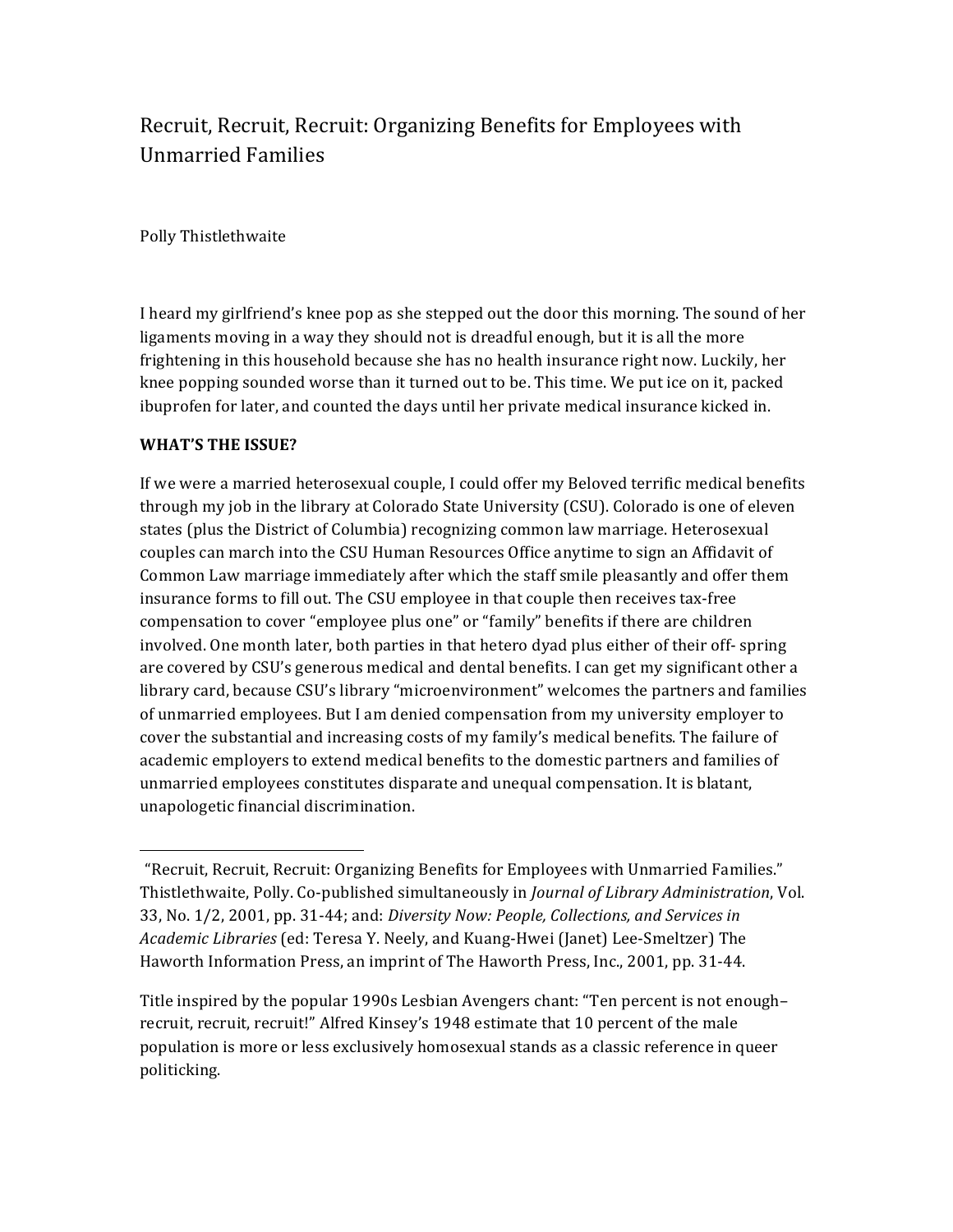#### **WHY SHOULD LIBRARIANS CARE?**

Everybody should care, but it is often the case that the normalized, privileged majority in any institution is sadly indifferent to practices that do not operate favorably for marginalized others. Our profession mandates that librarians advocate for equitable treatment for all library employees.<sup>1</sup> Following this professional guideline, librarians must logically embrace "diversity" inclusive of sexual orientation and marital status and contribute to a professional environment that treats all employees respectfully and equally. In addition, because research is key to successful argument, librarians are in positions critical to university political efforts. Academic librarians, providing lifelines to their campus constituencies, have excellent position and authority, as well as a professional imperative to lead.

Fair, friendly employment practices are essential to fostering diversity and goodwill among employees and staff. And, as an unhappy corollary, unfair employment practices compensating only traditional nuclear families are antithetical to commonplace academic goals fostering institutional diversity. It is often the case that institutions of higher education profess intent to embrace "diversity" as it applies to sexual orientation. There may be laudable mention of sexual orientation in the official lists of discriminations prohibited by the university. Further, there may be sanctions imposed on employees who do harm or harass other employees on account of sexual orientation. Academic institutions are in large part ready to address singular, gross violations against any employee; yet they are less prepared to acknowledge and correct their own institutional role in perpetuating systemic, policy-driven dis- crimination against an entire class of employees. An institution must practice fair compensation in the form of benefits pay to provide meaningful substance to the assertion that it does not discriminate on the grounds of sexual orientation or marital status. Talking the talk should mean walking the walk.

#### **M-O-N-E-Y**

A friend of mine who'd lived a particularly hardscrabble life used to answer her own rhetorical question: "How do I spell 'love?'  $M$ -O-N-E-Y." She wasn't always speaking about her employer, but her sentiment is applicable to this argument. Benefits can comprise up to 40 percent of a worker's income–providing more equity percentage-wise for employees in the lower than the upper wage ranges.<sup>2</sup> The benefits pay for a CSU faculty member earning \$31,000 annually would total an additional \$2591 or 7.2 percent of the base salary-a significant amount of money that can be applied tax-free to a variety of insurance plans covering the employee and family.

Employees with families that do not fit unfortunately narrow definitions of the traditional nuclear family are compensated less (or are eligible for less compensation) than employees with married nuclear families. If any employee's family–say, an employee's significant other of any gender plus dependents of both–is denied inclusion in benefits plans, there is an inequitable compensation structure in operation favoring married heterosexuals and their offspring over unmarried and/or same-sex couples and their offspring. Clearly employers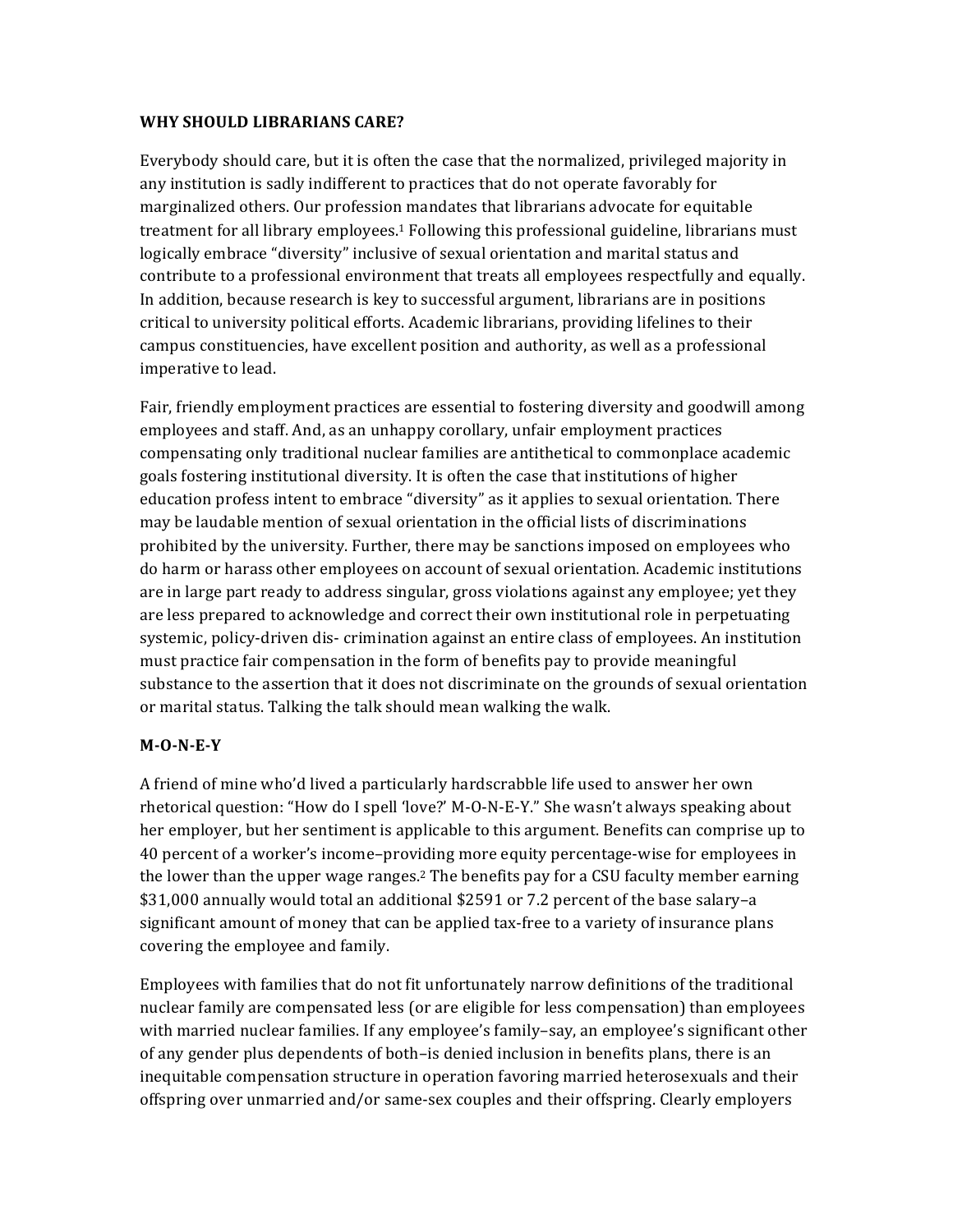who provide the least judgment and restriction regarding an employee's family structure will be more favorably reviewed by non-traditional employees. Providing benefits only to employees with married heterosexual spouses is bad for recruitment and retention of unmarried gay, lesbian, bisexual, and heterosexual employees with families to support. The failure of academic institutions to provide benefits plans recognizing employees' domestic partners for "spousal" or "family" coverage is un-fair and discriminatory, morally proscriptive, and in this day and age, also bad for business.

The number of unmarried, unrelated opposite sex couples living together has nearly tripled since 1980, comprising over 4 percent of all U.S. households.<sup>3</sup> Another 1.7 million households, about 1.6 percent of the U.S. total, are comprised of unrelated couples of the same sex.<sup>4</sup> So, nearly 6 percent of the self-identified "households" in the U.S. are comprised of unmarried, unrelated adults. All members of these households deserve medical coverage just as much as those occupying married households. Arguably, the wealthiest nation on the planet should provide every citizen, regardless of employment status, access to affordable medical care. But, as evidenced by the failure of the health care initiative in President Clinton's first term, this country is not headed immediately in that direction. In the United States during the mid-1990s, employers provided medical insurance for about 61 percent of the population.<sup>5</sup>

Why, in an age of rising health care costs, would some institutions of higher education condemn the families of certain employees to an increasingly costly and uncertain health care environment? The additional cost to an academic organization extending domestic partner benefits to employees is by all reports negligible, less than .5 percent.<sup>6</sup>

Part of this low cost reflects the low participation levels in domestic partner plans. Employer-paid benefits offered to unwed and same-sex couples are counted as taxable income to the employee. Married couples are not taxed on this additional income; unmarried adults of any variety are.<sup>7</sup> Given the documented precedent of low cost domestic partnership plans, most universities still withholding the benefit are likely more concerned with political consequences.

University administrators often cite unfavorable or controversial political climates for gays and lesbians as reason enough to forego pursuit of necessary permission to extend domestic partner benefits. CSU administrators currently justify their refusal to pursue the benefit as a decision "good for the university," given their fear that Colorado's conservative legislators might threaten financial punishment for such activity.<sup>8</sup> Stanford University, in contrast, pursued equitable compensation in the early 1990s, despite speculation that there might be some budgetary fallout. Barbara Fried reported Stanford's laudable position regarding same-sex couples in 1994.

Stanford's mission does not end with narrowly defined tasks of teaching and research. Like most colleges and universities, it has historically (and we believe commendably) perceived part of its role to be a moral force not merely in the education of its students but in society at large. Consistent with that role, it has tried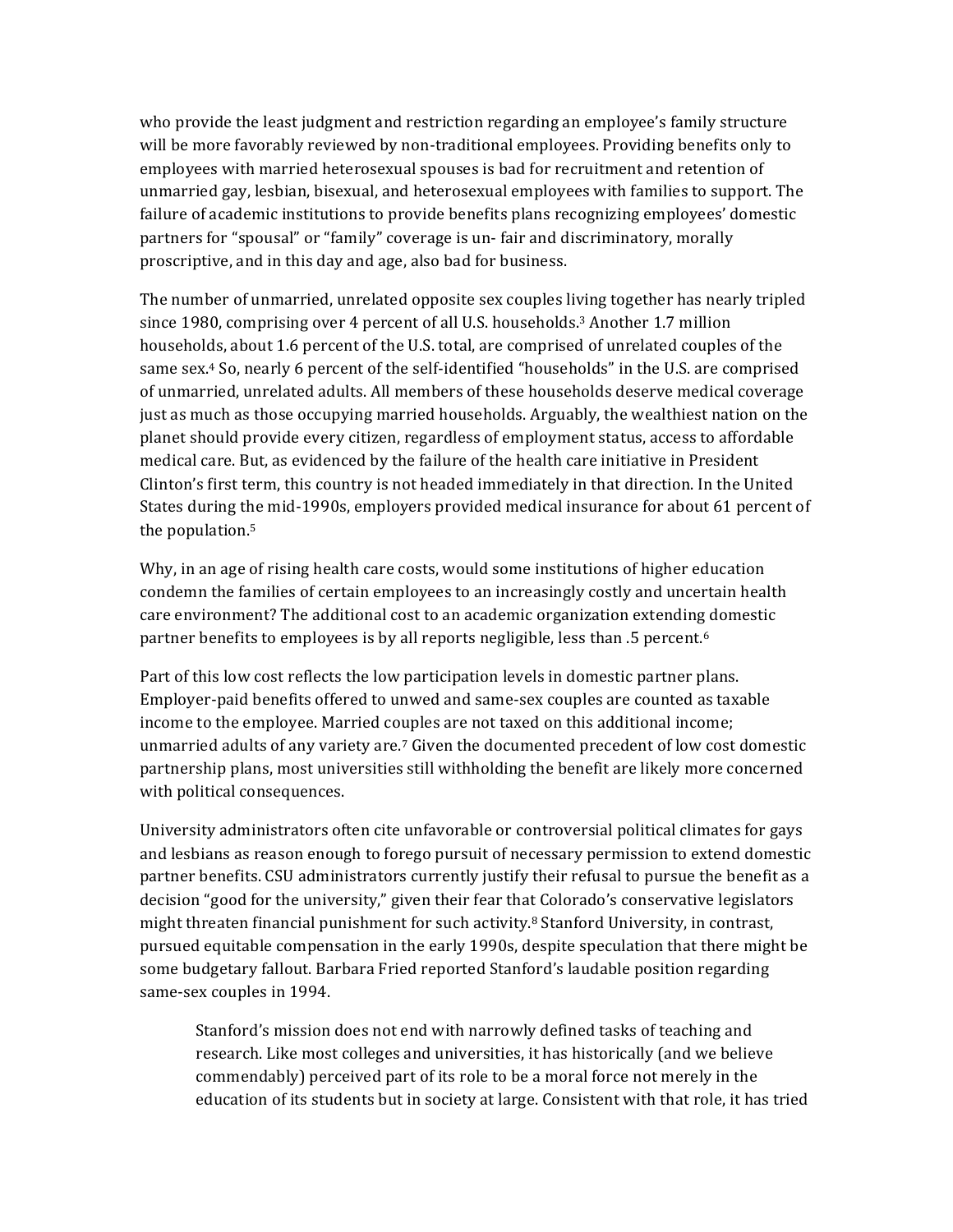to hold itself to higher ethical standards than might prevail in society in general, often at some political cost ... Viewed in that light, the bill presents a political opportunity (indeed, some would argue a political obligation), not just a political liability. Again, we think it is instructive to keep in mind how one would view the same question with respect to other forms of discrimination. One imagines, for example, that a decision by Stanford 40 years ago to take the lead in eradicating discrimination against blacks, women, and Jews in admissions, hiring, memberships in sororities and fraternities, etc., would have been politically unpopular with many alumni, as well as with the larger political community. One also imagines that had Stanford taken such a leadership role, few in the Stanford community would look back on that decision now with anything but pride  $\cdot$ ..<sup>9</sup>

Recalcitrant or fearful university administrators might alternately be persuaded to institute unmarried partner benefits if they see that they are out-of-step and therefore less competitive with institutional peers. The leaders in higher education are steadily forging ahead on this issue, leaving those failing to extend this benefit in the waning shadow of the secular majority. Assisted by Dani Holveck, an undergraduate student at CSU, the author conducted a telephone survey with personnel office representatives of Tier 1 and Tier 2 academic institutions as defined by U.S. News & World Report in August 1999.<sup>10</sup> The survey began in the spring of 2000 and was updated in the fall of 2000. As of November 2000, 72 percent of the Tier 1 institutions–the country's top fifty colleges and universities–offer benefits to the same-sex domestic partners of their employees, or plan to do so in the coming year (see Table 1). Of the 14 Tier 1 schools not offering same-sex benefits, 4 have religious affiliations. Twenty-eight of the 32 Tier 1 private institutions compared to only 8 of the 18 public institutions offer same-sex benefits, suggesting that private universities might more readily implement this kind of policy. Any assumption about the relative ease or frequency with which private universities instate domestic partner benefits is challenged when examining Tier 2 institutions, the  $70$  colleges and universities ranked under the top 50 (see Table 2). Only 29 percent of the private Tier 2 institutions offer same-sex benefits, compared to 35 percent of the Tier 2 public universities.

This survey, summarized in Table 3, indicates that:

1. a characteristic distinguishing leading institutions of higher education from Tier 2 institutions is that they offer employee compensation for same-sex domestic partner benefits; and,

2. leading American educational institutions provide same-sex unmarried couples with partner benefits much more frequently than unmarried opposite-sex couples

Forty-nine percent of the 120 Tier 1 and Tier 2 institutions combined provide benefits compensation covering employee's same-sex partners, while only 8 percent of the Tier 1 and 2 institutions provide benefits for unmarried opposite-sex couples. Robert Anderson reported in 1997 that "the vast majority" of non-university employers providing domestic partner benefits offered them to same- and opposite-sex couples, whereas the majority of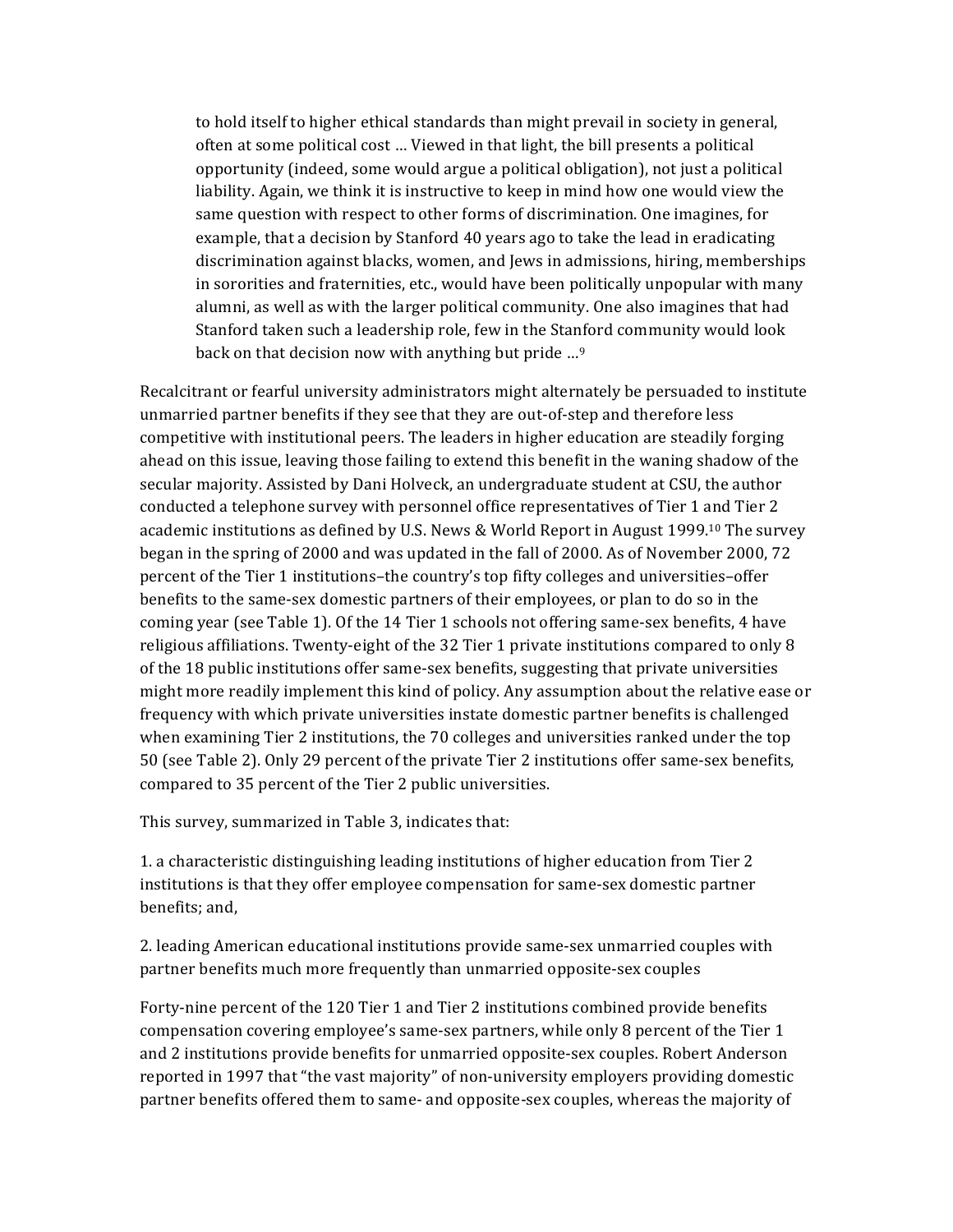university employers offered them only to same-sex couples.<sup>11</sup> This trend follows the argument with most legal traction in the presence of institutional sexual orientation nondiscrimination clauses: marriage is available to heterosexuals alone as evidence of a "family" relationship, and no such legitimizing state of union exists for same-sex couples. Therefore, academic employers often feel obliged to offer domestic partner benefits to same-sex couples only based on this group's denied access to the state of matrimony.

American higher education then, like a bully patriarch at a shotgun wedding, displays remarkable near consistency in granting equitable compensation and precious medical benefits to opposite-sex couples only if "properly" married. Any challenge same-sex couples might present to the legitimizing social force of marriage is near uniformly resisted by the academy in application to opposite-sex couples. This coercive institutional double standard is currently under-protested. Only 10 Tier 1 and Tier 2 institutions offer domestic partner coverage for unmarried same-sex and opposite-sex couples: four campuses of the State University of New York (SUNY), University of Oregon, Michigan Technological University, Rice University, Washington University, Worcester Polytechnic Institute, and the University of Southern California. Anderson's 1997 article predicted legal challenges to higher education's practice of offering same-sex-only domestic partner benefits given that several varieties of employment law prohibit discrimination based on sex.<sup>12</sup> An employee with a same-sex partner meriting compensation denied to an employee with an unmarried opposite-sex partner seems to present a situation ripe for refutation. So far, however, higher education has not been presented with significant policy precedent or legal challenge to reverse the trend towards same-sex only domestic partner benefits compensation practices.

#### THE ACADEMY AS MORAL ARBITER

Since the mid-1990s, several gay activist groups have focused on obtaining the right for same-sex couples to marry. Gay marriage, the argument goes, is the most direct route to a consequent legion of legal benefits the state of matrimony bestows on its citizens.<sup>13</sup> While it is only fair that same-sex couples should have the same set of social options available to them as opposite-sex couples, marriage is not universally embraced by heterosexuals or homosexuals as a family-forming institution of choice. With a steadily falling rate of marriage and a steadily rising rate of divorce, marriage does not necessarily signal longevity, commitment, stability, or fidelity in a relationship. But never mind that, even. Why should any employer, particularly an academic institution, dictate which employees have relationships and families deserving benefits compensation and which employees do not? Employees should not be penalized or rewarded for the composition of personal lives and families. The business of discriminating "deserving" families from "undeserving" ones is a business the academy should cease immediately, observing well-established academic principles of intellectual and personal freedom.

What might it look like for the academy, for any employer, to quit prescribing marriage as the primary qualification for benefits compensation? By eliminating marriage or a marriage-like same-sex arrangement as a necessary prerequisite for benefits compensation,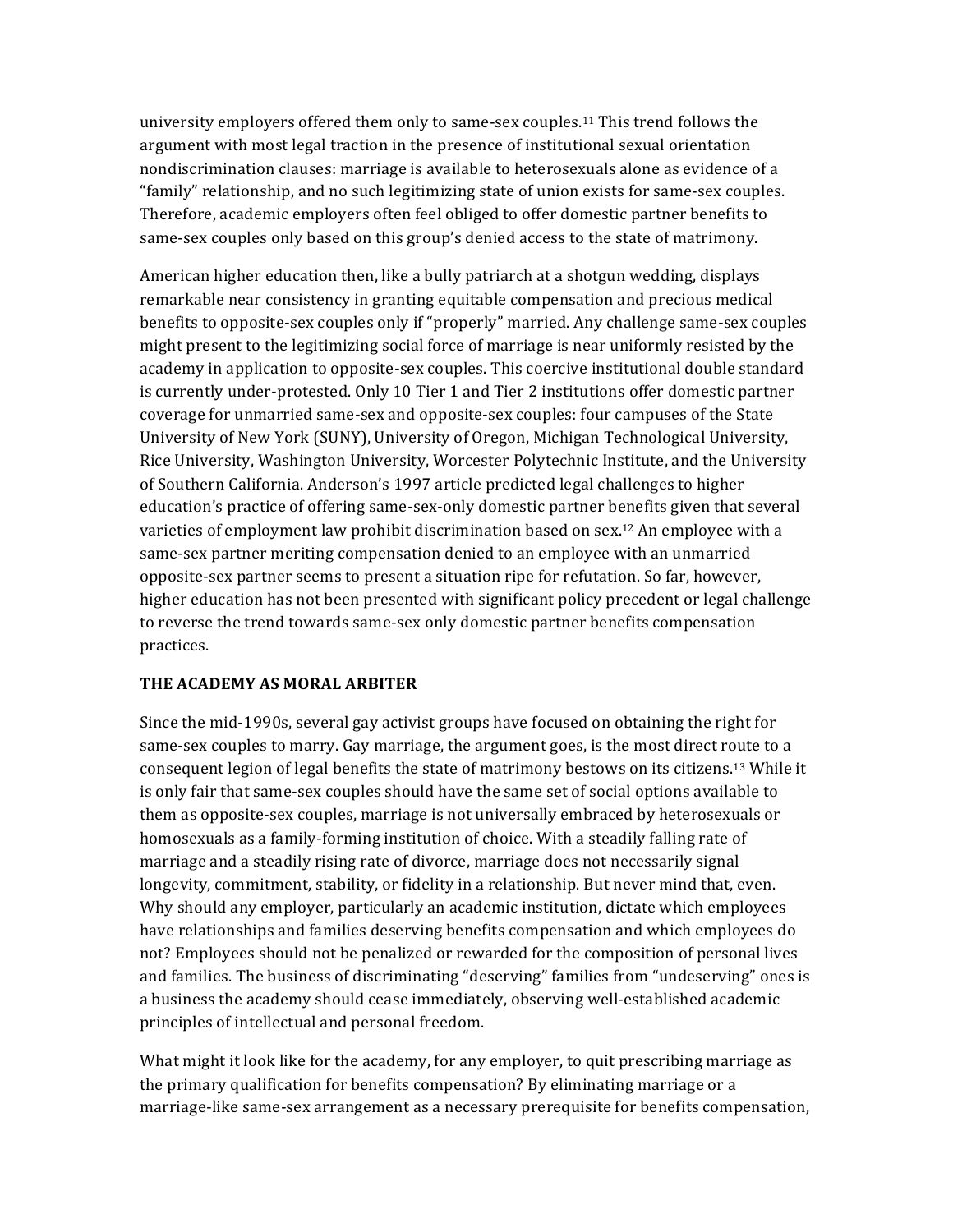employers would approach compensatory equity for employees with a diversity of family structures. To be fair within the constraints of employer-based medial insurance, every employee would be welcomed to identify one domestic partner, of married or unmarried relationship to the employee, for benefits coverage. The dependent children of both partners would be covered as well, to provide benefits equitable to married couples. Married and unmarried families of any gender combination then, would receive equal, fair benefits compensation. This type of plan, currently in place in only 10 of the abovementioned Tier 1 and Tier 2 institutions, is simple, affordable, and fair. It delivers financial equity among married and unmarried same- and opposite-sex families, achieving equal and fair compensation for a range and variety of chosen families. Higher education will do well to widely institute fair, equal compensation practices which recognize the relationships and families of unmarried employees of all sexual orientations as well as it does married heterosexual employees.

#### **HOW TO ORGANIZE FOR DOMESTIC PARTNER BENEFITS**

Sadly, efforts to obtain domestic partner benefits at CSU have been unsuccessful so far. What follows, however, is my best sequence of action for obtaining for these benefits, based on research and experience.

- 1. Do your research. Essential reading includes Robert Anderson's chapter on organizing for domestic partner benefits in Homo Economics and the Stanford document by Fried, both cited above. The Lambda Legal Defense Fund assembles current news relevant to domestic partner benefits.<sup>14</sup> The National Gay and Lesbian Task Force features a helpful manual in PDF file format with legal and strategic advice about domestic partner benefits.<sup>15</sup> Partner's Web site features practical advice for obtaining benefits in the workplace.<sup>16</sup> The Human Rights Campaign (HRC) tends to advocate for "gay marriage" but also features information about domestic partner benefits.<sup>17</sup> The American Association for Single People features helpful information about advocating for all unmarried people.<sup>18</sup> For these and other relevant links, check the author's Special Topics–Domestic Partner Benefits Web page.19
- 2. Find out the current practices at your institution, identify the roadblocks to better benefits, and know the practices at peer institutions and local businesses.
- 3. Find allies. Organize a group to research and strategize. It is best if all levels of university community-faculty, students, staff-work together to expand the constituency and to provide solid social and political grounding. Tap existing organizations as possible partners (e.g., unions or gay, lesbian, bisexual, transgender faculty-staff-student groups, singles rights advocates). Garner support from all on campus willing to express their support publicly.
- 4. Establish non-discrimination policies against sexual orientation and marital status in university by-laws. This provides precedence, argument, and legal traction.
- 5. Make your colleagues informed and your administration ac- countable. Discuss and publicize your efforts outside your group of immediate supporters. Encourage deans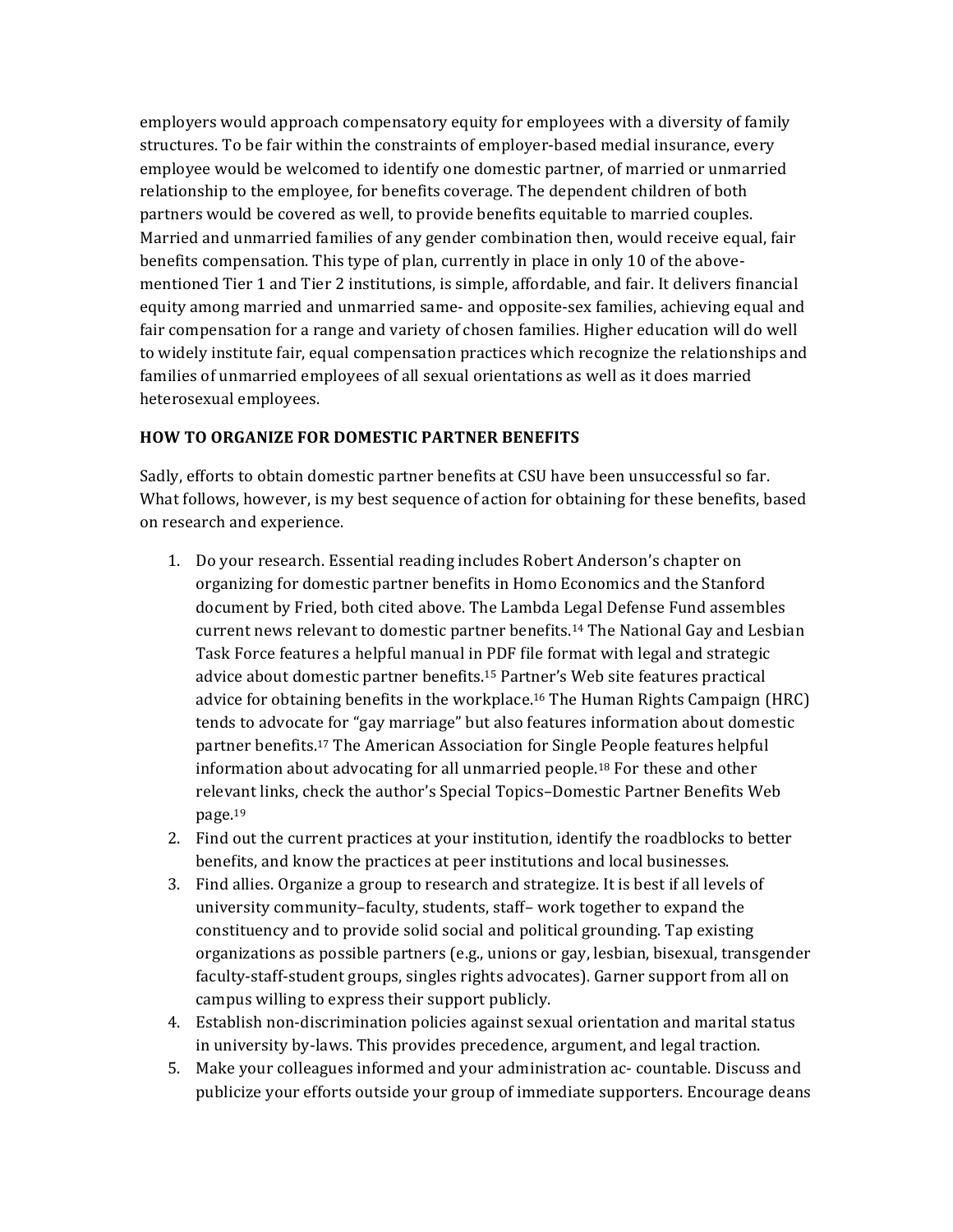and directors to articulate problems of recruitment and retention to any recalcitrant administration. Indifference and ignorance means complicity with the status quo.

- 6. Draft and present a proposal for domestic partner benefits to administrative bodies. Publicize this effort to make administrators accountable for their actions.
- 7. If these do not work, the struggle begins. Publicize the issue in the local and national press. Sometimes national attention will inspire a parochial institution to meet academic standards disrespected by a conservative local polity. Garner student and faculty support. Let your community know where the roadblocks are, and who is responsible for them. Use personal stories to illustrate the inequities and hardships as a result of the lack of medical benefits. Force obstructionists to articulate and account for themselves in the press on this issue.
- 8. Exhaust administrative grievance procedures. Publicize the process as you go along.
- 9. Consider legal recourse. Many civil rights and gay/lesbian rights organizations, evidenced in the Web sites cited above, are willing to assist in these efforts probono. Unions in Connecticut and New Jersey have been instrumental in reaching settlements through grievance proceedings and collective bargaining.
- 10. Have FUN, using the library as a springboard for activism. Throw parties.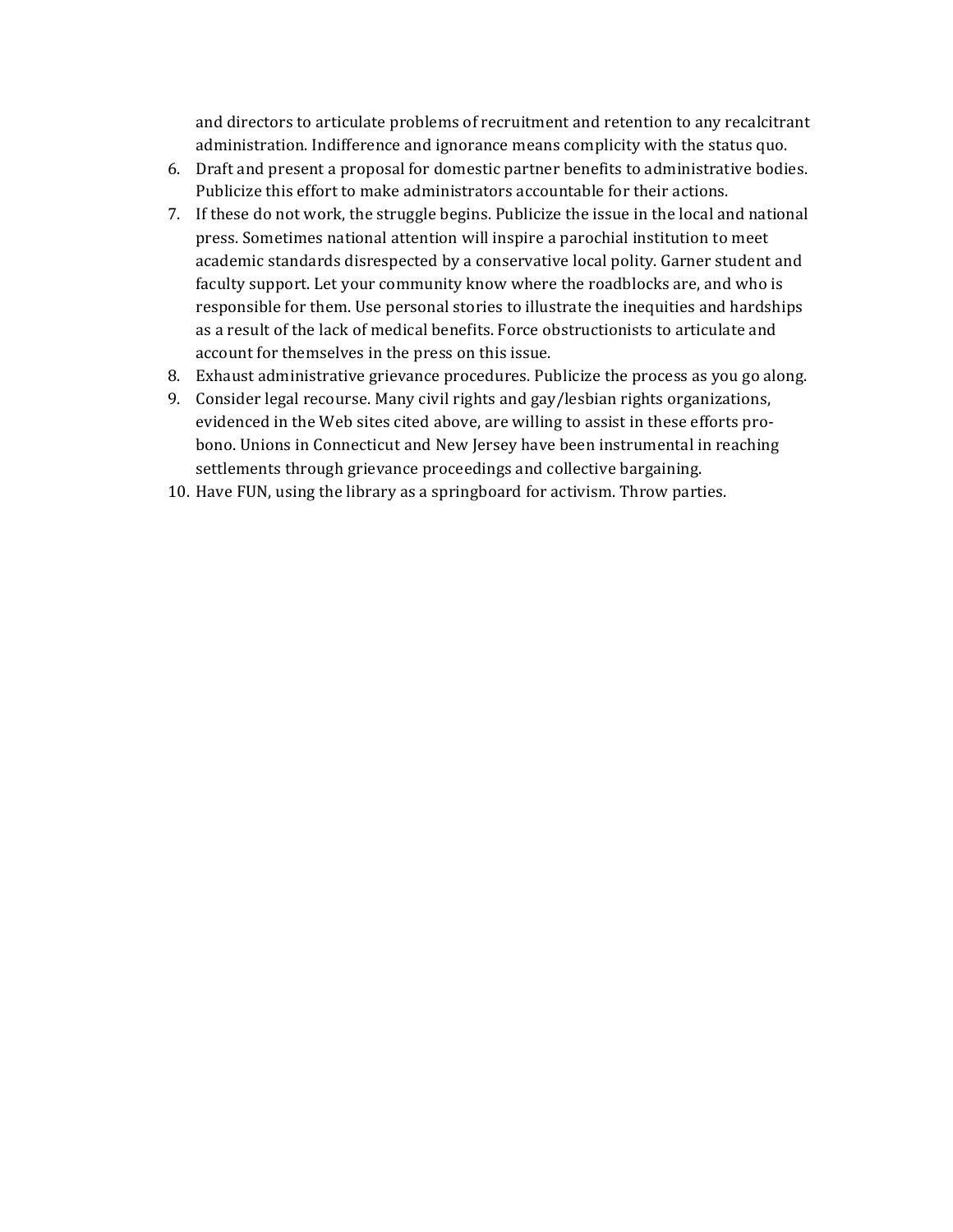| <b>Academic Institution</b>             | <b>Same Sex DP Benefits</b>                     | <b>Opposite Sex DP</b> |  |  |
|-----------------------------------------|-------------------------------------------------|------------------------|--|--|
| *+American University                   | ves                                             | $no++$                 |  |  |
| Auburn University                       | no                                              | $no++$                 |  |  |
| *+Baylor University                     | no                                              | $no++$                 |  |  |
| *Boston University                      | no                                              | no                     |  |  |
| *+Brigham Young University              | no                                              | no                     |  |  |
| *+Catholic University of America        | no                                              | $no++$                 |  |  |
| *Clark University                       | yes                                             | no                     |  |  |
| *Clarkson University                    | no                                              | no                     |  |  |
| Clemson University                      | no                                              | $no++$                 |  |  |
| Colorado School of Mines                | no                                              | $no++$                 |  |  |
| Colorado State University               | no fac/staff; yes students no ++ fac/staff; yes |                        |  |  |
| *+Duquesne University                   | no                                              | no                     |  |  |
| Florida State University                | no                                              | no                     |  |  |
| *+Fordham University                    | no                                              | no                     |  |  |
| George Washington University            | no                                              | $no++$                 |  |  |
| *Illinois Institute of Technology       | yes                                             | no                     |  |  |
| Indiana University-Bloomington          | no                                              | no                     |  |  |
| Iowa State University                   | yes fac/pro; no staff                           | $no++$                 |  |  |
| *+Loyola University                     | no                                              | no                     |  |  |
| *+Marquette University                  | no                                              | no                     |  |  |
| Miami University-Oxford                 | no                                              | $no++$                 |  |  |
| Michigan State University               | yes                                             | no                     |  |  |
| Michigan Technological University       | yes                                             | ves                    |  |  |
| North Carolina State University-        | no                                              | no                     |  |  |
| Ohio State University-Columbus          | no                                              | $no++$                 |  |  |
| *Ohio University                        | no                                              | no ++                  |  |  |
| *+Pepperdine University                 | no                                              | no                     |  |  |
| Purdue University                       | no                                              | no                     |  |  |
| *Rensselaer Polytechnic Institute       | no                                              | no                     |  |  |
| Rutgers-New Brunswick                   | no                                              | no                     |  |  |
| Rutgers-Newark                          | no                                              | no                     |  |  |
| *+Southern Methodist University         | no                                              | $no++$                 |  |  |
| *+St. Louis University                  | no                                              | no                     |  |  |
| *Stevens Institute of Technology        | no                                              | no                     |  |  |
| SUNY-Albany                             | yes                                             | yes                    |  |  |
| SUNY-Binghamton                         | yes                                             | yes                    |  |  |
| SUNY-Buffalo                            | yes                                             | yes                    |  |  |
| <b>SUNY-Stony Brook</b>                 | yes                                             | yes                    |  |  |
| *Syracuse University                    | yes                                             | no                     |  |  |
| Texas A&M University-College Station no |                                                 | $no++$                 |  |  |

TABLE 1. Tier 1 Institutions' Employee Domestic Partner Benefits

\* Private institution; + Religious affiliation; ++ Common Law Marriage recognized for opposite sex couples. Opposite sex domestic partner benefits here refer to benefits offered to employees in unmarried relationships, without designation of marriage by common law. Eleven states and the District of Columbia recognize common law marriage.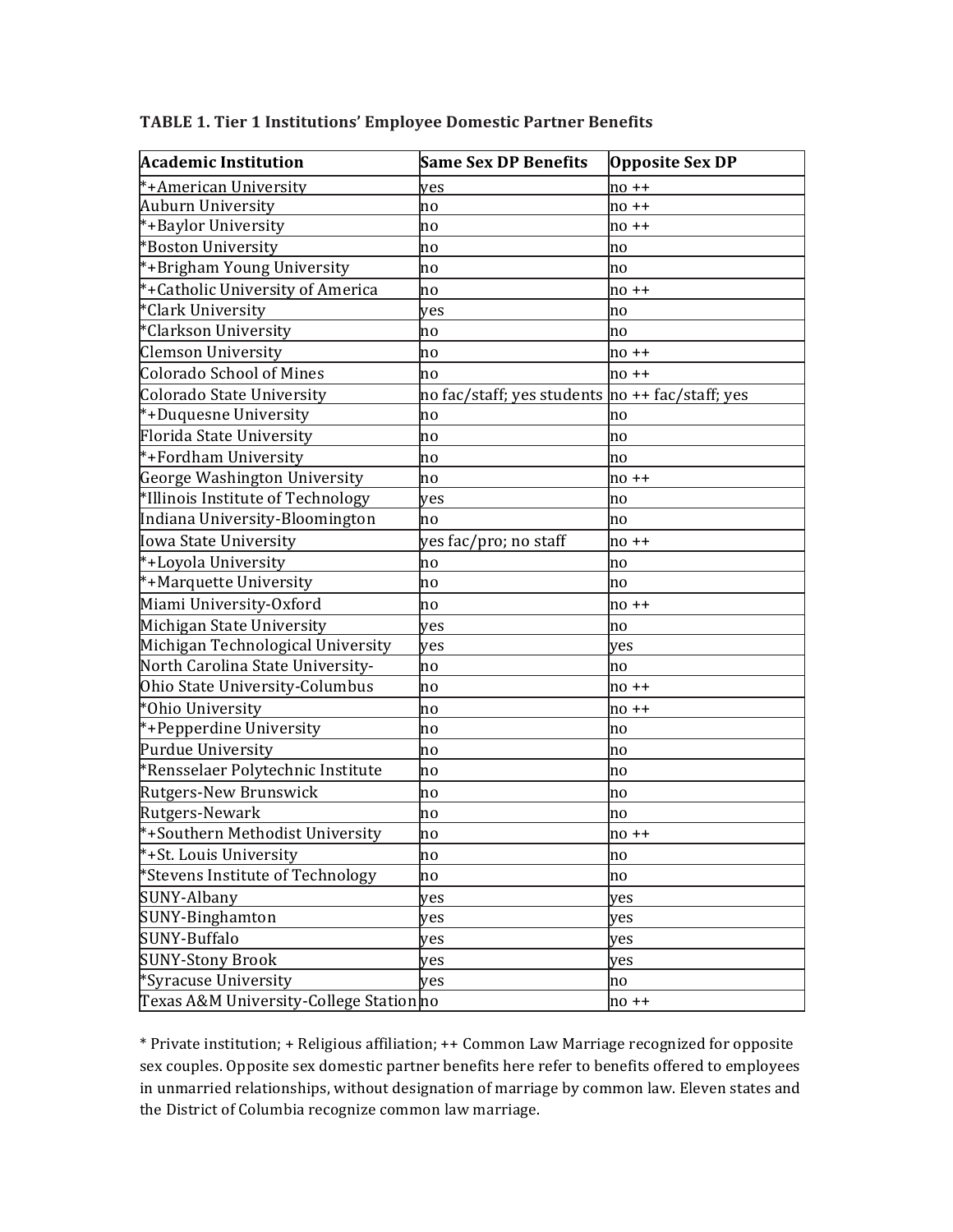| <b>Academic Institution</b>           | <b>Same Sex DP Benefits</b> | <b>Opposite Sex DP Benefits</b> |  |  |
|---------------------------------------|-----------------------------|---------------------------------|--|--|
| *+Texas Christian University          | lno                         | no ++                           |  |  |
| University of Alabama                 | lno                         | no ++                           |  |  |
| University of Arizona                 | no                          | no                              |  |  |
| University of California-Riverside    | yes                         | no                              |  |  |
| University of California-Santa Cruz   | lves                        | no                              |  |  |
| University of Colorado-Boulder        | no fac/staff; yes students  | $no++$                          |  |  |
| <b>University of Connecticut</b>      | ves                         | no                              |  |  |
| <b>University of Delaware</b>         | mo                          | ho                              |  |  |
| *+University of Denver                | lyes                        | no ++                           |  |  |
| University of Georgia                 | lno                         | no                              |  |  |
| University of Iowa                    | yes–some unions no          | no ++                           |  |  |
| <b>University of Kansas</b>           | no                          | $no++$                          |  |  |
| University of Kentucky                | lno                         | no                              |  |  |
| University of Maryland-College Park   | no                          | no                              |  |  |
| University of Massachusetts-Amherst   | no                          | no                              |  |  |
| *University of Miami                  | lves                        | no                              |  |  |
| University of Minnesota-Twin Cities   | lves                        | ho                              |  |  |
| University of Missouri-Columbia       | no                          | no                              |  |  |
| University of Missouri-Rolla          | lno                         | no                              |  |  |
| University of Nebraska-Lincoln        | no                          | no                              |  |  |
| University of New Hampshire           | yes fac/pro; no staff       | no                              |  |  |
| University of Oregon                  | ves                         | ves                             |  |  |
| University of Pittsburgh              | mo                          | $no++$                          |  |  |
| *+University of San Diego             | no                          | $no++$                          |  |  |
| University of South Carolina-Columbia | no                          | no ++                           |  |  |
| University of Tennessee-Knoxville     | lno                         | no                              |  |  |
| <b>University of Vermont</b>          | yes                         | no                              |  |  |
| Virginia Tech                         | no                          | ho                              |  |  |
| <b>Washington State University</b>    | lyes                        | no                              |  |  |
| *Worcester Polytechnic Institute      | yes                         | yes                             |  |  |

#### **TABLE 2. Tier 2 Institutions' Employee Domestic Partner Benefits**

\* Private institution; + Religious affiliation; ++ Common Law Marriage recognized for opposite sex couples. Opposite sex domestic partner benefits here refer to benefits offered to employees in unmarried relationships, without designation of marriage by common law. Eleven states and the District of Columbia recognize common law marriage.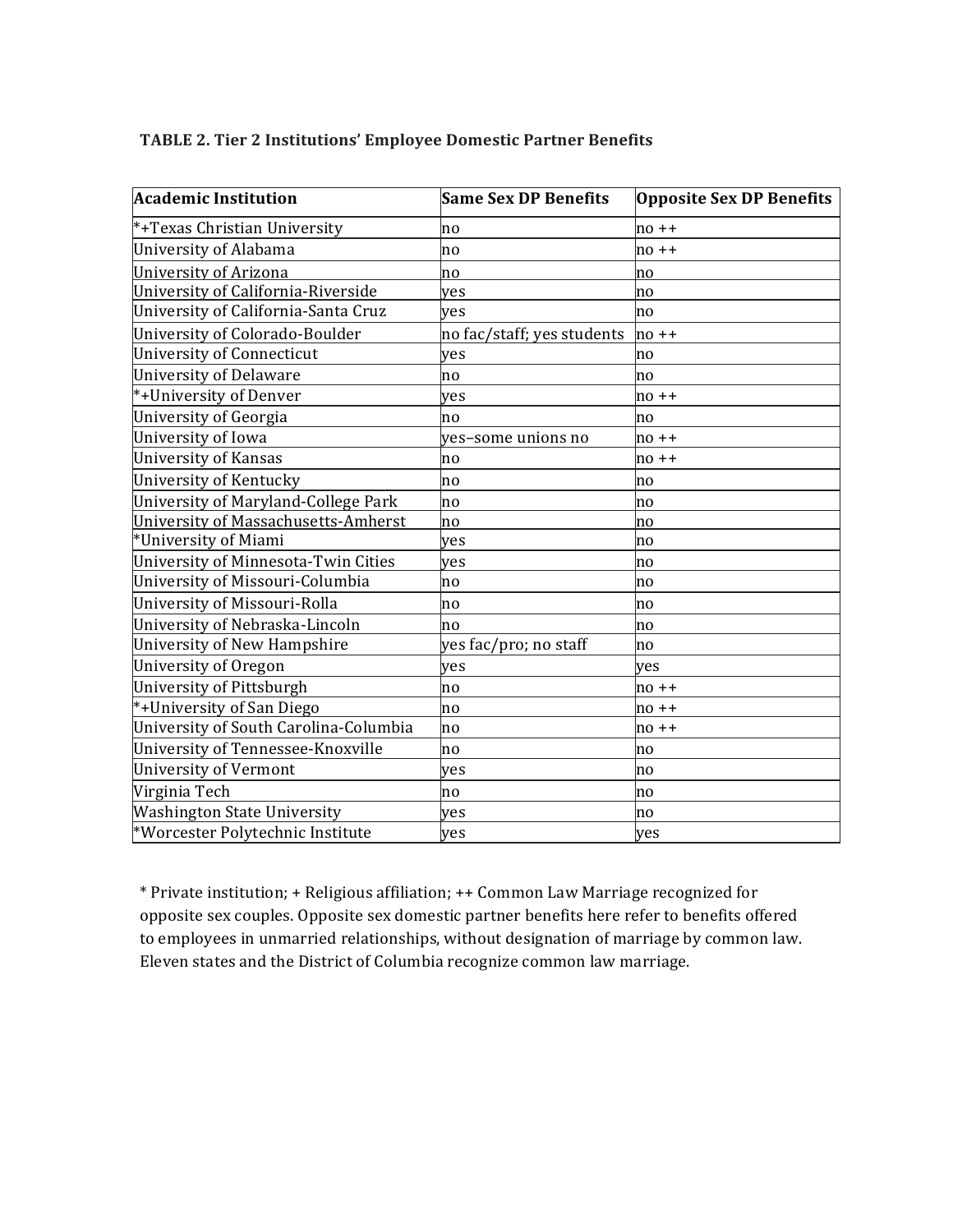### **TABLE 3. Summary**

| Institution        | <b>T1</b> | <b>T1</b>      | <b>T1</b>     | T <sub>2</sub> | T <sub>2</sub> | T <sub>2</sub> | $T1+2$ | $T1+2$             |
|--------------------|-----------|----------------|---------------|----------------|----------------|----------------|--------|--------------------|
| <b>Type</b>        |           | <b>Private</b> | <b>Public</b> |                | Private        | <b>Public</b>  |        | <b>Religious</b>   |
| $(T=Tier)$         |           |                |               |                |                |                |        | <b>Affiliation</b> |
|                    |           |                |               |                |                |                |        |                    |
| Total #            | 50        | 32             | 18            | 70             | 24             | 46             | 120    | 20                 |
| # Same Sex         | 36        | 28             | 8             | 23             | $\overline{7}$ | 16             | 59     | 4                  |
| <b>DP Benefits</b> |           |                |               |                |                |                |        |                    |
| % Same Sex         | 72%       | 88%            | 44%           | 33%            | 29%            | 35%            | 49%    | 25%                |
| <b>DP Benefits</b> |           |                |               |                |                |                |        |                    |
| # Opposite         | 3         | 3              | $\mathbf{0}$  | 7              | $\mathbf{1}$   | 6              | 10     | $\boldsymbol{0}$   |
| <b>Sex DP</b>      |           |                |               |                |                |                |        |                    |
| <b>Benefits</b>    |           |                |               |                |                |                |        |                    |
| % Opposite         | 6%        | 10%            | 0%            | 10%            | 4%             | 13%            | 8%     | 0%                 |
| <b>Sex DP</b>      |           |                |               |                |                |                |        |                    |
| <b>Benefits</b>    |           |                |               |                |                |                |        |                    |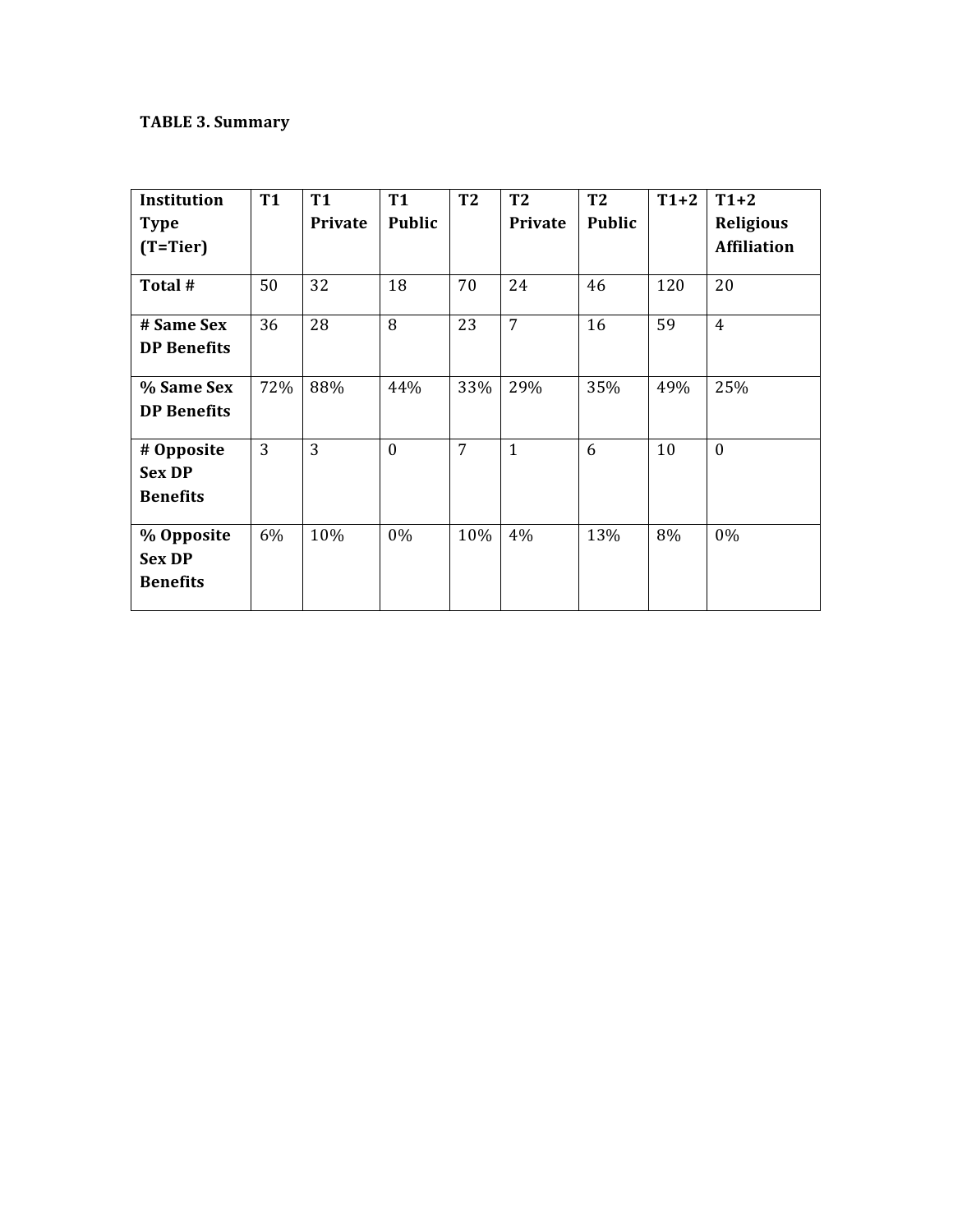#### **NOTES**

 

 $1$  The Code of Ethics of the American Library Association states, "We treat co-workers and other colleagues with respect, fairness and good faith, and advocate conditions of employment that safeguard the rights and welfare of all employees of our institutions" (Chicago, IL: American Library Association, 1995 [online] available from http://www.ala.org/alaorg/oif/ethics.html [cited 21 November 2000].

<sup>2</sup> American Federation of State, County and Municipal Employees, "Achieving Domestic Partner Benefits," Collective Bargaining Reporter no. 1 (1999), revised June 2000 [online] available from http://www.afscme.org/wrkplace/cbr199\_2.htm.

<sup>3</sup> Statistical Abstract of the United States (Washington, DC: GPO, 1999), 60, table 68.

<sup>4</sup> Bureau of the Census, Marital Status and Living Arrangements: March 1998 (Washington, DC: U.S. Dept. of Commerce, Bureau of the Census, GPO, 1994), Current Population Reports, Population Characteristics, Series P20-514 [online] available from http://www.census.gov/prod/99pubs/p20-514u.pdf.

 $5B$ ureau of the Census, Health Insurance Coverage: 1995 (Washington, DC: Bureau of the Census, March 1996) [online] available from http://www.census.gov/hhes/hlthins/cover95/c95taba.html.

 $6$  Stanford's study that costs rose only about .5% covering same-sex domestic partners. See Barbara Fried, Domestic Partner Benefits: A Case Study (Stanford University: College and University Personnel Association, 1994).

 $7$  Liz Pulliam Weston, "Health Plans for Domestic Partner Can Add to Tax Bill" Los Angeles Times, 24 September 2000, sec. W1.

<sup>8</sup> CSU Vice President to a group of CSU faculty, staff, and students assembled to discuss domestic partner benefits for unmarried employees 23 March 2000.

<sup>9</sup> Fried, Domestic Partner Benefits.

<sup>10</sup> "Best National Universities," U.S. News & World Report, 8 August 1999, 88-91.

<sup>11</sup> Robert M. Anderson, "Domestic Partner Benefits: A Primer for Gay and Activists," in Homo Economics: Capitalism, Community, and Lesbian and Gay Life, eds. Amy Gluckman and Betsy Reed (New York: Routledge, 1997), 249-60.

<sup>12</sup> Ibid.

 $13$  Partners Task Force for Gay and Lesbian Couples, "Marriage Benefits List," 2000 [online] available from http://www.buddybuddy.com/mar-list.html [cited 21 November 2000].

<sup>14</sup> Lambda Legal Defense Fund, 2000 [online] available from http://www.lambdalegal.org/ [cited 21 November 2000].

<sup>15</sup> National Gay and Lesbian Task Force, 2000 [online] available from http://www.ngltf.org/